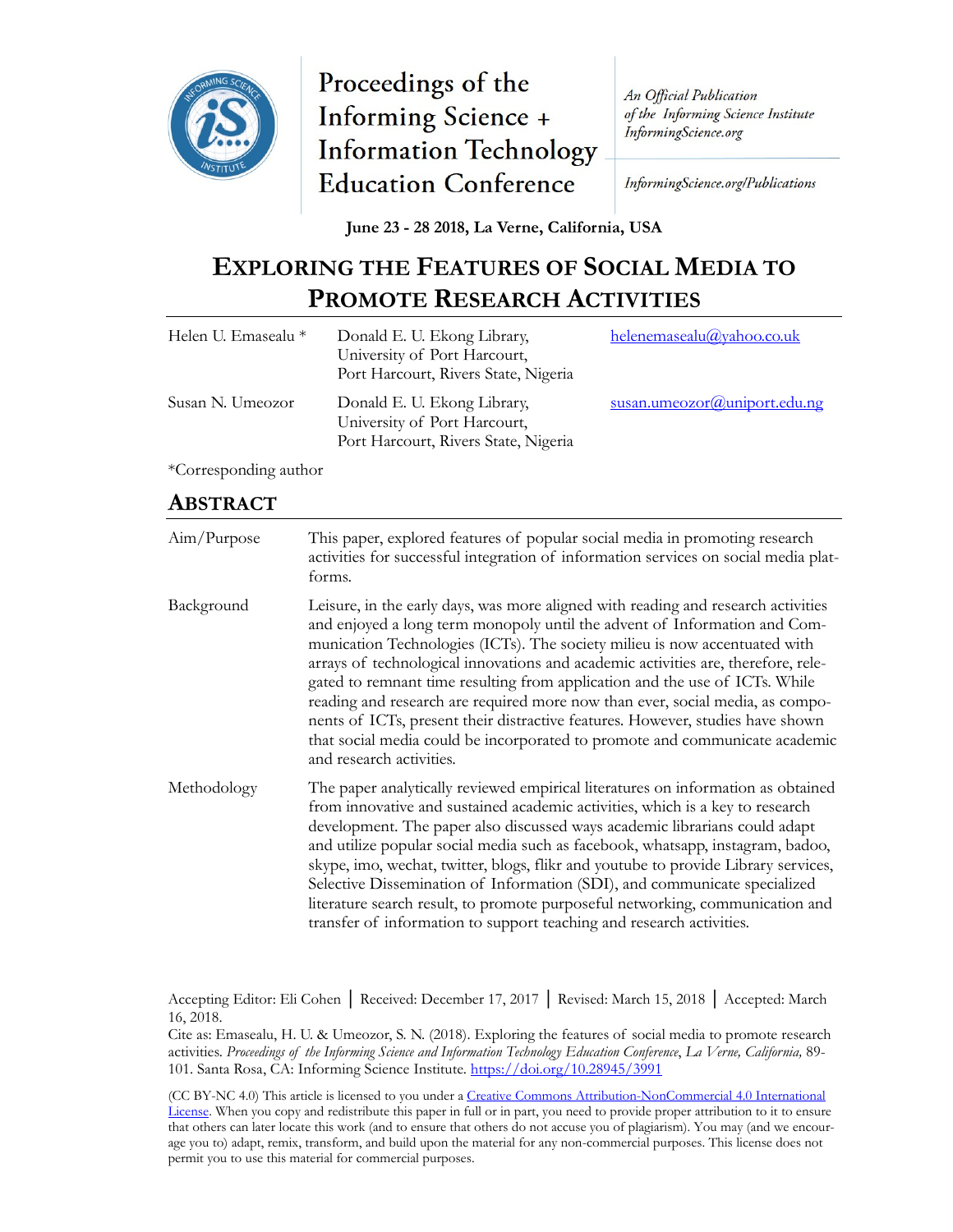| Contribution                         | The study reviewed the features of 21 <sup>st</sup> century popular social media, and prof-<br>fered ways of promoting research and academic culture through the adoption<br>and use of social media platforms by information professionals.                                                                                                                                                                                                                                                                                  |
|--------------------------------------|-------------------------------------------------------------------------------------------------------------------------------------------------------------------------------------------------------------------------------------------------------------------------------------------------------------------------------------------------------------------------------------------------------------------------------------------------------------------------------------------------------------------------------|
| Findings                             | The paper assessed and listed the potentials of the features of social media as a<br>communication tool in academic and research processes, making it possible for<br>librarians to incorporate the features of these communication tools in the dis-<br>charge of library services in areas such as reference services, professional col-<br>laboration, virtual help desk, consortium/resource sharing, selective communi-<br>cation and information, dissemination of knowledge, and information bank.                     |
| Recommendations<br>for Practitioners | The paper, recommends that Librarians, as agents of change, should at all times,<br>flow with the evolving trends in the global information arena - that is to em-<br>brace ICT-complaint library services, to redefine information services provision<br>and, ultimately, create technology enhanced learning environment for learners,<br>teachers, and researchers. They should also acquire necessary skills on emerging<br>ICTs to enable them utilize these tools and transform social media into new era<br>classroom. |
| Recommendation<br>for Researchers    | With the exponential growth and use of social media as primary mode of<br>communication, this paper elucidated how librarians could utilize such phe-<br>nomenon to promote academic culture. Researchers are encouraged to capital-<br>ize on this opportunity for effective and timely research communication aimed<br>at bridging the research communication gap between developed and developing<br>nation and ultimately, for solving societal developmental problems.                                                   |
| Impact on Society                    | The paper explored the features of popular social media that have the potentials<br>that could be harnessed by librarians to create a 21st century technology en-<br>hanced learning arena aimed at bridging the research communication gap be-<br>tween developed and developing nations for societal growth.                                                                                                                                                                                                                |
| Future Research                      | The paper has added to the body of literature to serve as a pivot for researchers<br>with focus on social media and concepts such as learning, research, academic<br>achievement, library services and information profession.                                                                                                                                                                                                                                                                                                |
| Keywords                             | social media, communication, networking, librarians, research and academic<br>activities                                                                                                                                                                                                                                                                                                                                                                                                                                      |

# **INTRODUCTION**

In the past, reading was taken more as a leisure and educational activity. However, since the evolution of ICT there has been a paradigm shift from print media to social media. This is because social media offer people more convenient and faster ways to seek, acquire, communicate, and share information among people of all works of life. The world has transcended tremendously to a virtual college, enabling one-click connectivity. Indeed, social media has become a vital aspect of our general life and thus, the primary mode of communication. The potentials of social media are consciously being explored world-wide to promote services and productivity. As the media of communication and technology continue to evolve, professionals, organizations, institutions, and individuals are inclined to adapt their use and redefine their personal and professional roles in line with these innovations, in a bid to remain relevant.

The exponential growth and acceptance of social media such as facebook, whatsapp, instagram, badoo, skype, imo, wechat, twitter, blogs, flikr, and youtube among others, can no longer be contained as new technologies of communication keep evolving. According to Veil, Buehner, and Palenchar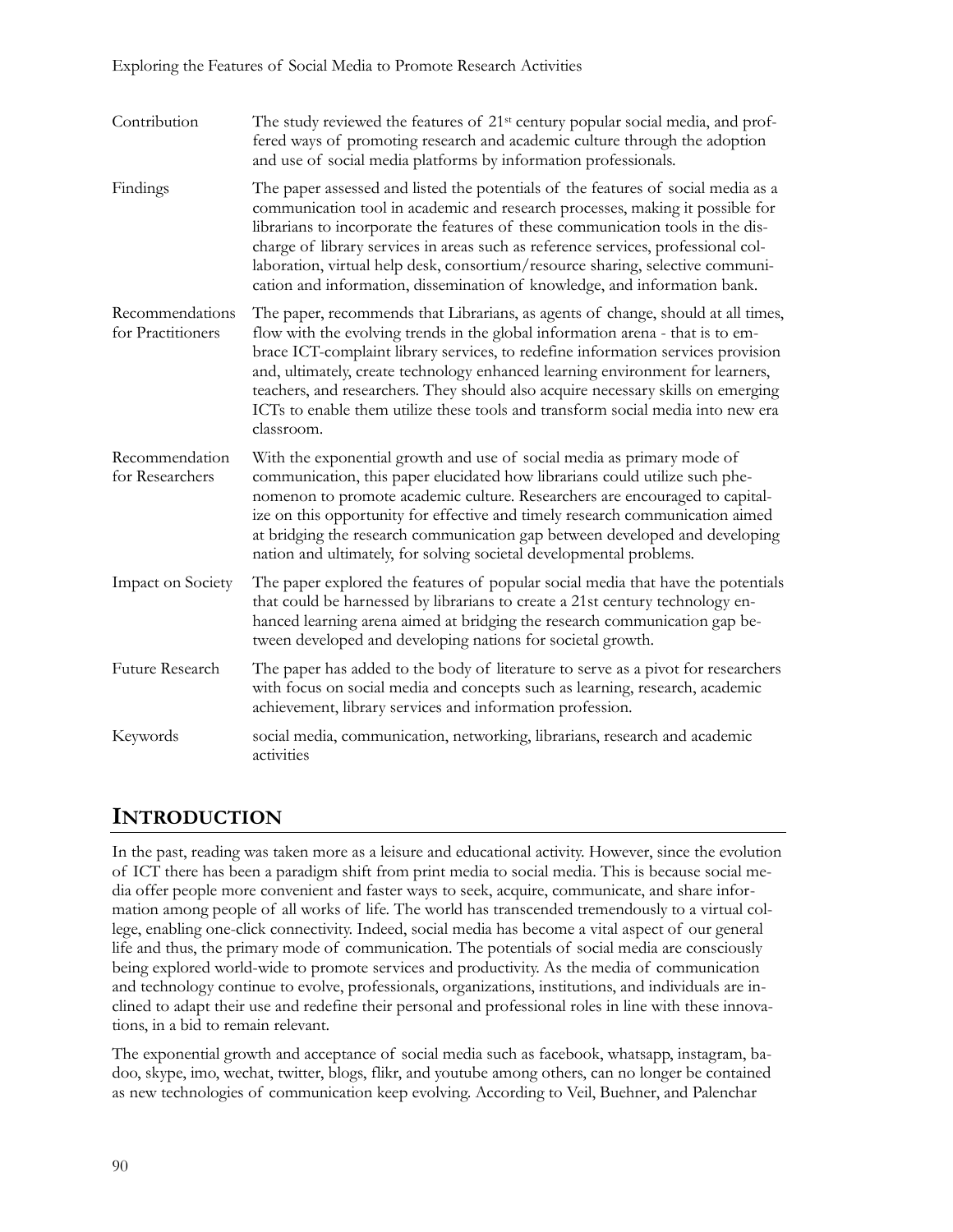(2011) social media is at its core of human communication. Librarians, as information specialists, could key in to take advantage of the social media environment to still play and improve the core role of information providers, managers, and marketers. The role of librarians has always been to acquire, subscribe, process, catalogue, preserve, maintain, store information materials (in all formats) for easy access, and to make information available to researchers for the growth and development of the society. The library profession, thus, has evolved from the traditional roles to information packagers and informers.

Librarians are concerned about the decline in academic activities which will lead to decrease in the creation and preservation of knowledge. Therefore, they have remained committed to promoting research activities by embracing communication technologies such as social media to reach users who have less interest in visiting the physical library. The social media, as a tool for communication and information transfer, from all indication, have come to stay and there is no restriction or control on the number and time spent on the use of these wonder tools. There is no doubt that they exert a tremendous negative impact on reading culture. Fayaz (2011) echoed that in the modern era, much reading and academic research is required more than ever. However, every new media of information and communication has been a threat to man's interest in reading. It is, therefore, intended that the potentials of social media be harnessed to improve reading and research activities for societal growth and development. Librarians, as agents of change, should embrace ICT-complaint library services, to redefine information services, and ultimately, create technology enhanced learning environment for learners and researchers to transform social media into the new era classroom. It is based on this perceived rapidly declining academic culture that this paper seeks to propose the invaluable roles librarians can play to utilize the features of these communication media (popular social media) in promoting and communicating research activities.

# **OBJECTIVE OF THE STUDY**

The objective of the study is to harness the features and potentials of the social media to create a technology enhanced learning, teaching and research environment.

## **LITERATURE REVIEW**

The history of social media and networking stretches far deeper than might be envisaged. Although, it looks like a new trend, sites like Facebook are the product of several centuries of social media development. The original means of communicating across great distances (such as the telegram) used written correspondence delivered by hand from one person to another (letter). The initial form of postal service dates back to 550 B.C., and this primitive delivery system would become more widespread and streamlined in future centuries. In 1792, the telegraph was invented, and allowed messages to be delivered over long distances faster than a horse and rider could carry them. Although, no longer popular outside of drive-through banking, the pneumatic post, developed in 1865, created another way for letters to be delivered quickly between recipients. A pneumatic post utilizes underground pressurized air tubes to carry capsules from one area to another. Two significant inventions occurred in the last decade of the 1800s: the telephone in 1890 and the radio in 1891. Both technologies are still in use today, although the modern versions are much more sophisticated than their predecessors. Telephone lines and radio signals enabled people to communicate across great distances instantaneously, which is something that mankind had never experienced before (Hendricks, 2013).

Technology began to change very rapidly in the 20th Century. After the first super computers were created in the 1940s, scientists and engineers began to develop ways to create networks between those computers, and this later led to the birth of the Internet. The earliest forms of the Internet, such as CompuServe, were developed in the 1960s. Primitive forms of email were also developed during this time. By the 70s, the networking technology had improved, and 1979's UseNet allowed users to communicate through a virtual newsletter. By the 1980s, home computers were becoming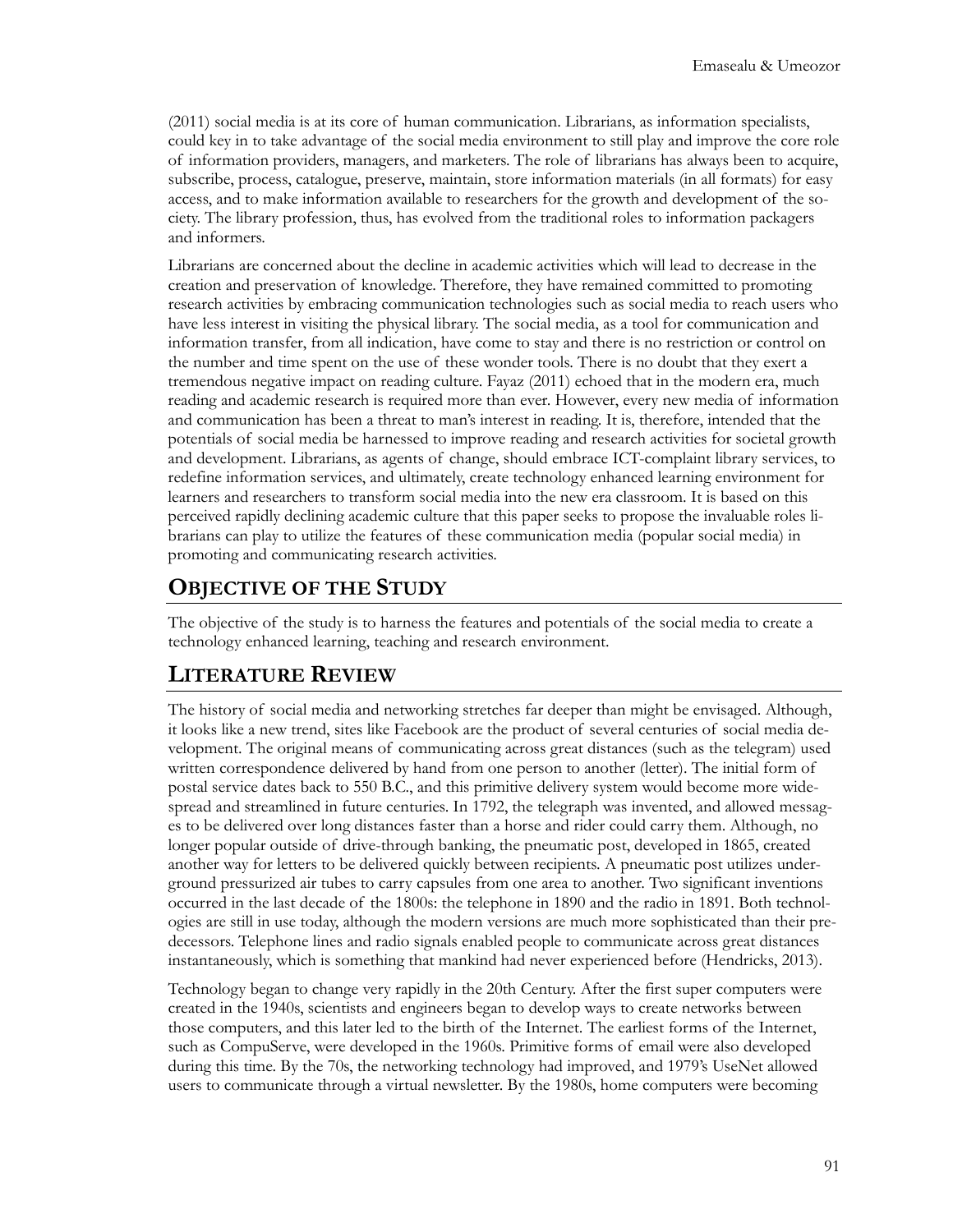more common and social media was becoming more sophisticated. Internet relay chats, or IRCs, were first used in 1988 and continued to be popular well into the 1990's.

The first recognizable social media site, Six Degrees, was created in 1997. It enabled users to upload a profile and make friends with other users. In 1999, the first blogging sites became popular, creating a social media sensation that's still popular today. After the invention of blogging, social media began to explode in popularity. Sites such as MySpace and LinkedIn gained prominence in the early 2000s, and sites such as Photobucket and Flickr facilitated online photo sharing. YouTube came out in 2005, creating an entirely new way for people to communicate and share videos with each other across great distances. By 2006, Facebook and Twitter both became available to users throughout the world. These sites remain some of the most popular social networks on the Internet till date. Other sites such as Tumblr, Spotify, Foursquare and Pinterest began popping up to fill specific social networking niches. Today, there is a tremendous variety of social networking sites, and many of them can be linked to allow cross-posting. This creates an environment where users can reach the maximum number of people without sacrificing the intimacy of person-to-person communication (Hendricks, 2013).

Social media are tools of communication. According to Baruah (2012), they refer to the use of webbased and mobile technologies to turn communication into an interactive dialogue. Social media takes on many different forms including magazines, Internet forums, weblogs, social blogs, micro blogging, wikis, podcasts, photographs or pictures, video, rating and social bookmarking. These are series of dedicated websites and applications used to communicate informally with other users, or to find people with similar interests. Social media are primarily Internet-based tools for sharing and discussing information among people from all works of life ("Social media," n.d.). Lake (2009) defines the social media as a category of sites that is based on user participation and user-generated content. They include social networking sites such as LinkedIn, Facebook, or My Space, social bookmarking sites such as Del.icio.us, Social news sites such as Digg or Simpy, and other sites that are centered on user interaction. Social Media allows private individuals to become sources of information online "sharing opinions, insights, experiences and perspectives with others" (Marken, 2007).

The definition of social media is the use of web-based and mobile technologies to turn communication into an interactive dialogue (people to people or person to person). Social networking, on the other hand, is a social structure with people who are joined by a common interest. Social networking on social media websites involves the use of the internet to connect users with their friends, family and acquaintances. Social media websites are not necessarily about meeting new people online, although this does happen. Instead, they are primarily about connecting with friends, family and acquaintances. The most well-known social media platforms are Facebook, Twitter, Instagram and LinkedIn. These websites allow you to share photos, videos and information, organize events, chat, and play online games. Boyd and Ellison (2008) defined social network sites as "web-based services that allow individuals to construct a public or semi-public profile within a bounded system, articulate a list of other users with whom they share a connection, and view and traverse their list of connections and those made by others within the system" (p. 211).

Social media is used to share and re-share information reaching millions of people without the intervening presence of the journalists. Veil, Buehner, and Palenchar (2011, citing Solis, 2009, p. 24) observed that 92% of communication practitioners surveyed believe that blogs and social media now influence mainstream news coverage. Hence, social media could be integrated to aid and promote academic and research activities. Social media is at its core of human communication, possessing characteristics of participation, openness, conversation, community, and connectedness (Veil, Buehner, and Palenchar 2011). Behzadan and Kamat (2012) highlighted that recent findings indicated that when properly implemented, social media has a significant effect on student achievement, stimulated increased instructor–student interaction, encouraged cooperative learning, collaboration, problem-solving, and student inquiry skills. Yingxia, Ajjan, and Hong, (2013) found that social media use has a positive effect on student's learning outcomes and their satisfaction.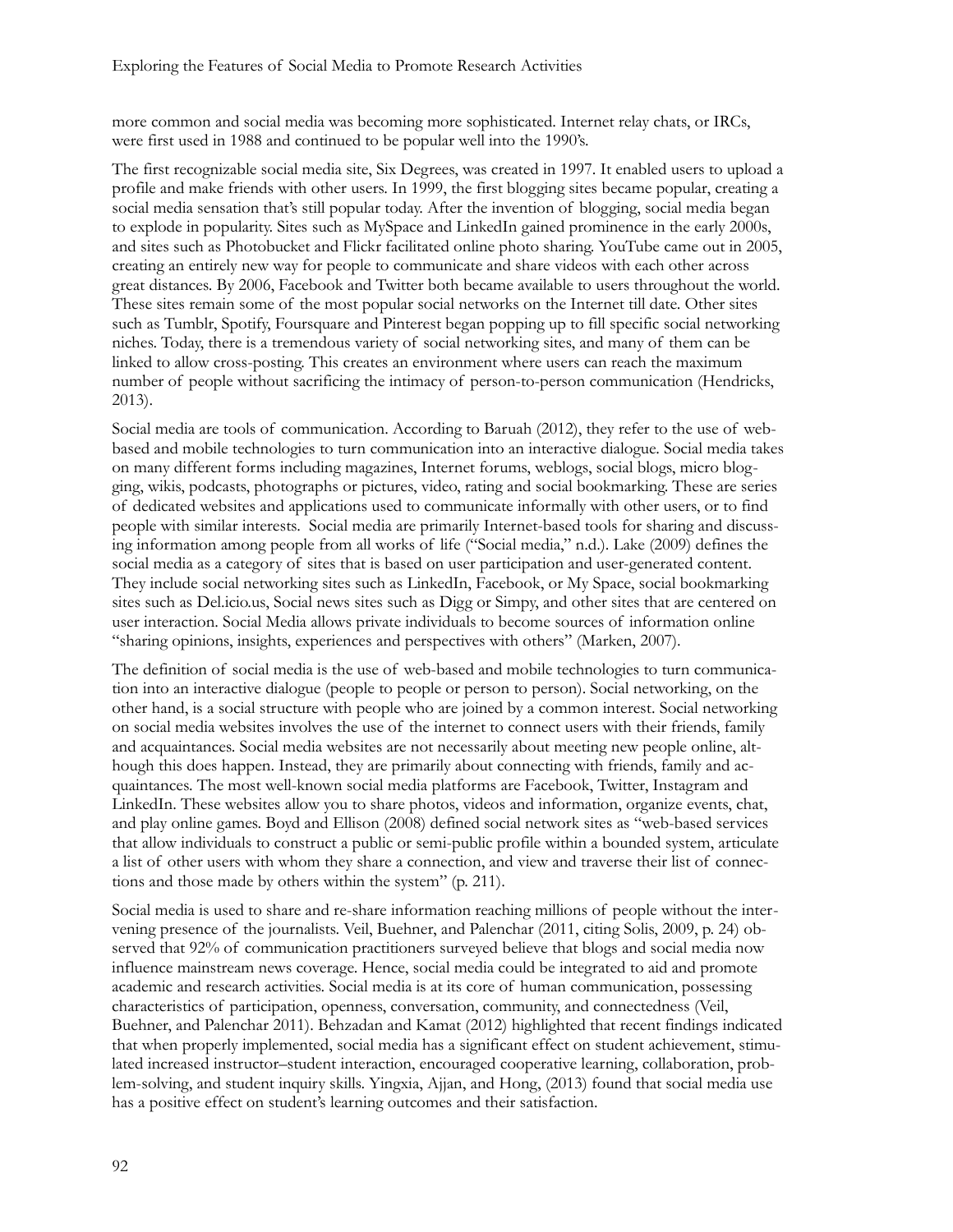## POPULAR SOCIAL NETWORKING MEDIA

#### **Whatsapp**

Whatsapp was launched on February 24 2009, by two former employees of Yahoo Brian Acton and Jan Koum. By February 2013, whatsapp boasted of 50 staff members and 200 million users. The app serves as a platform for both instant messaging and audio/video calls. It also allows for serving documents, and other media files. Whatsapp runs from a mobile device and on desktops and laptops using standard cellular mobile numbers. Based on the number of monthly active users as of January 2017, whatsapp has become the most popular messenger apps (Statista, 2018). The features include instant messaging and texts, web/desktop based messaging, voice and video calls, end-to-end encryption, photos and videos sharing, voice messaging, and documents sharing. Users are required to signup on whatsapp using their mobile numbers only.

At the end of 2017, Whatsapp Inc. introduced a modified version of the whatsapp app called Whatsapp Business app (WhatsApp, n.d.). It was built for business owners so that they can interact with customers easily by using tools to automate, sort, disseminate and respond to messages. This allows users to create a worldwide visible business profile and labels, respond to messages quicker, use automated messages for customers, and access messaging statistics (Statista, 2017). It is expected to enable business owners to interact better with customers by providing updates, support and basically provide the option to run their business off their mobile phones.

#### **Instagram**

According to Wikipedia.org ("Instagram," n.d.), instagram is a portmanteau of instant camera and telegram. Instagram created in October 6, 2010, is a mobile, desktop, and internet-based photosharing application and service that allows users to share pictures and videos either publicly or privately to pre-approved followers. Instagram lets registered users upload photos or videos. They can apply various digital filters to their images and add locations through geotags. The features include photo uploads, short videos uploads, following each other (connectivity) and their feeds, geotag images, open or private nature of account, link account to facebook, image filters, hashtags (help users discovers photos and each other – by allowing users tag both specific and relevant rather than tagging generic words), and general (broadcast) and direct (instagram message) messaging. Users are required to register with an email address or facebook account. Notifications are sent as live feed and email addresses of registered users.

### **Facebook**

The Facebook ("Facebook," n.d.) is like a household name to almost every family, institutions and organisations. Facebook was created by Mark Zukerberg and three of his mates on October 28, 2003 as Facemash for posting and comparison of pictures for Harvard students. It was officially launched as Facebook on February 4, 2004.

The features found on facebook website are news feed, friends, wall (profile space for status update), timeline, likes and reactions, comments, messages and inbox, notifications, groups, poking, and storyline. The recent addition to facebook messenger app is the voice and video call. Most importantly, facebook allows for integration of other social media and websites, such as instagram and email addresses. Users are required to register with an email address and mobile number. Facebook acquired Whatsapp and Instagram.

### **Skype**

Skype was developed by Priit Kasesalu and Jaan Tallinn, and was officially launched on 29 August, 2003 ("Skype," n.d.). Skype is a telecommunication application software designed to enable voice and video call between technologies of communication such as computers, tablets, mobile devices, via the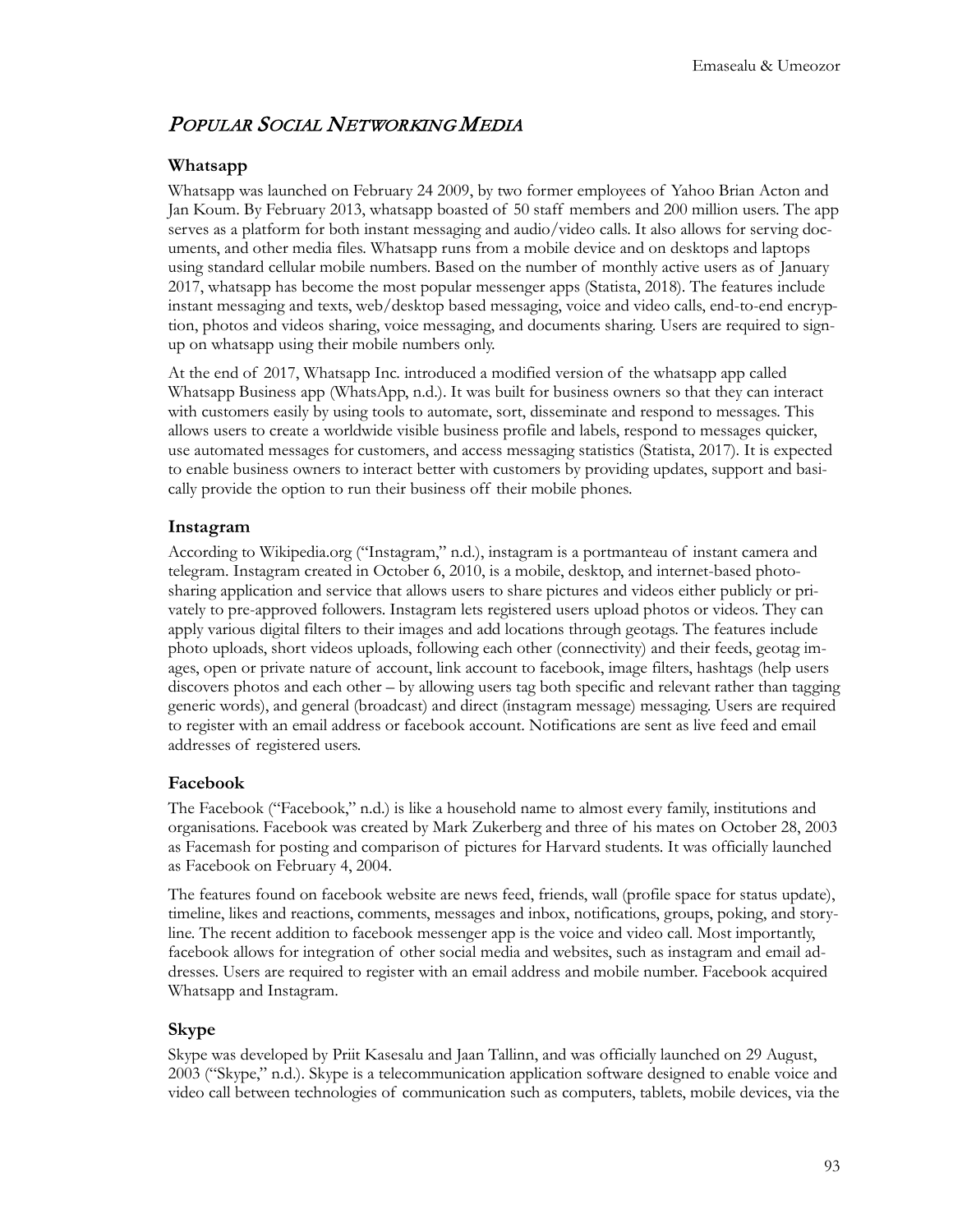internet. It also allows for the exchange of text and video messages, and digital documents. The features of skype are instant messaging, internet calls, voice mail, and sms.

### **Twitter**

Twitter is an online news and social networking service where users post and interact with messages known as "tweets" ("Twitter," n.d.). It was founded by Jack Dorsey, Noah Glass, Biz Stone, and Evan Williams on the 21 March, 2006. Although twitter has the feature of personal messaging, it is commonly used for communicating to the public. This involved sending short message of 280 characters limit to anyone who follows the sender. This is known as tweeting. Companies and other organizations use twitter to keep their numerous interested followers updated on company policy, developments and events. In addition to its novelty, the character limit per tweet feature helped to promote focused and clear use of language in tweeting. This made twitter a popular social tool and for mass communication and therefore, be regarded as an effective journalistic tool. People use twitter to reach the audience easily for several reasons such as news reporting, marketing tool, awareness creation platform, campaign tool, and recreational purposes among others. Twitter has gained prominence among celebrities and news reporters that it could be regarded also as an amateur form of news broadcasting. President Trump is a famous twitter user. His daily updates to Americans and the world in tweets he usually tag MAGA (Make America Great Again) fosters a sense of connectedness with his followers, which is powerful in influencing behaviour, compelling action, and motivating for those following his tweets.

## VIRTUAL ENVIRONMENT AND ACADEMIC ACTIVITIES

It is inevitable to ignore the very fact that social media plays an essential role in our daily lives. However, scholars (Chettri & Rout, 2013; Fayaz, 2011; Mokhtari, Delello, & Reichard, 2015) are concerned about the role social media play on academic activities in our generation. It is no surprise that most researches on the problem always found social media exerting negative influence on reading and academic culture. Fayaz (2011) opined that every new media of information and communication has been a threat to man's interest in reading. He further explained that social media have captured a big slice of time and reading has taken a back seat. According to Ikpaahindi (2008), research has shown that more than half of the adults in Nigeria hardly ever read a book. He stressed that those who do read spend a much smaller part of their leisure time doing so, compared with 25 years ago. Ojielo (2001) highlighted that Nigerians prefer listening to stories instead of reading, a practice which accounts for the popularity of home video among the people. Ikpaahindi (2008) rightly observed that information and communication technology especially internet technology (social media) is having adverse effect on the reading culture of Nigerians. This is because it discourages lazy students from engaging in serious reading. Many students prefer to spend most of their time in the cyber cafes, browsing, playing games, or chatting with friends.

Reading is the essential factor that forms the foundation of greatness in everyone's life irrespective of gender, status, and age. However, the reading habits of students have been washed down the drain as a result of the emergence of technology and advent of social media as students that have access to the GSM spend a greater part of their time on it by chatting and surfing the Internet for noneducative information ("Effects of Social Media on Education," n.d.). Students are expected to read and keep abreast of what is happening around them, but that obviously does not happen anymore; as a result of the advent of the social media. Many students now spend quality time surfing the internet on gossips and other immaterial issues. Different studies have revealed that 40 per cent of Nigerian adults never finish reading a fiction book from cover to cover after leaving school. And there are other studies which show that about 30 million Nigerians have graduated from secondary schools with poor reading skills, attributing it to the poor habit cultivated during their stay at school. Cornelius Audu, a library officer at the Ramat Library at the University of Maiduguri while reflecting on the attitude of students to reading, asserted that "students prefer the electronic-library to going to the shelf to get books because most students like easy things and don't want to stress themselves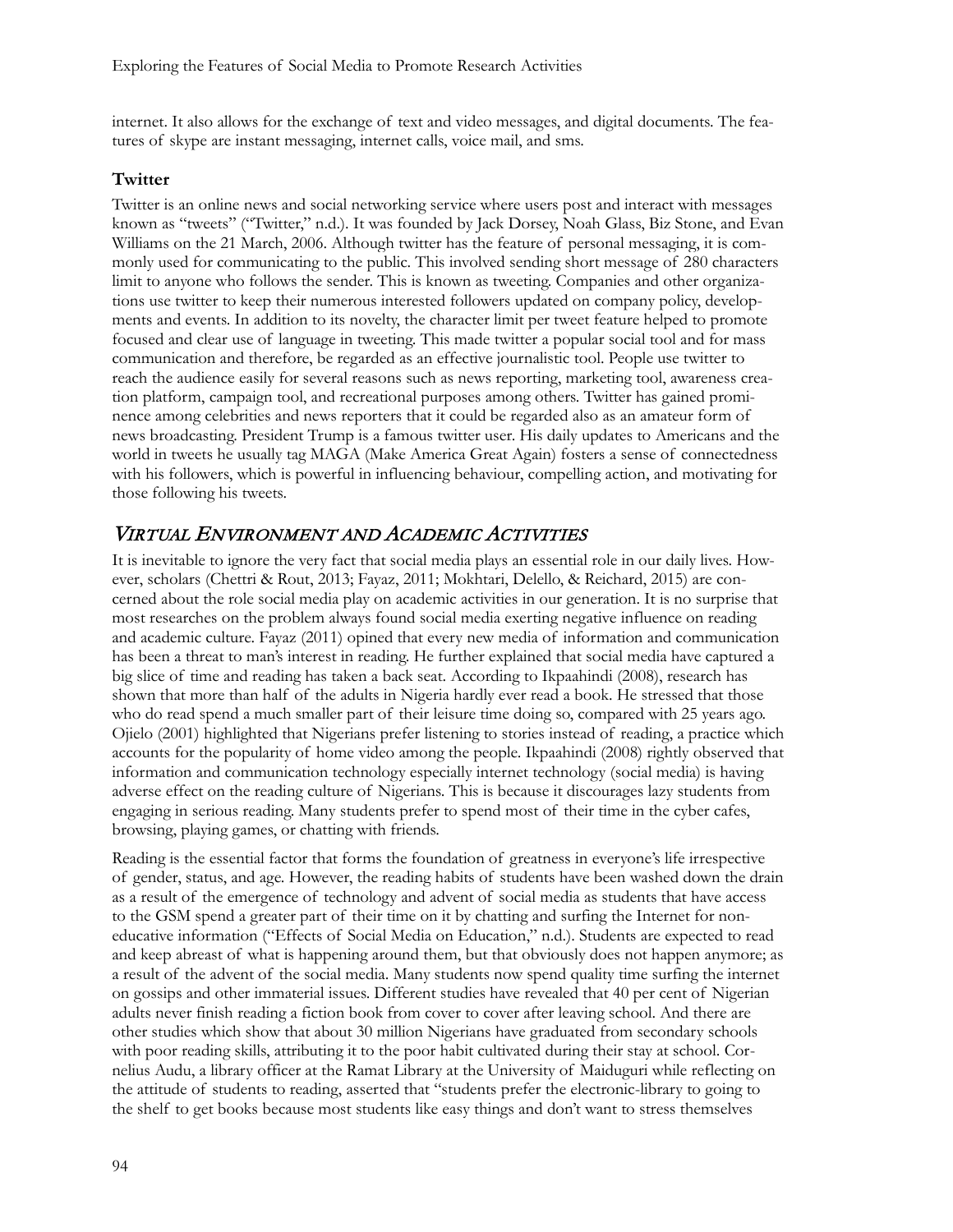looking for books or reading them. They no longer read hard and for a long time like before, and as a result, the future may not have qualified people in different fields. Most of the students you see here are either in part-one or part-two; they mostly come here to get textbooks and other educational materials. Students don't read on their own volition anymore" (Adesulu, Adebusayo, & Amos, 2017).

Popoola, Ajibade & Etim (2010) reported that a few of her pre-service teachers never loved to read. She pointed out that although many of them know how to read, they prefer to gather information through movies, television, websites and conversations. Kaufman (2001) observed that children spend their time watching TV and playing video games when they are not spending a great deal of time reading and writing. Statistics collected according to Kaufman by the U.S Department of Education "National Centre for Educational Statistics" show that students' achievement has been declining in recent times. Ganguly (2004) observed that as social media websites, such as facebook, youtube and twitter, gain popularity, they are also becoming increasingly dangerous as they create modes to students to procrastinate while trying to complete homework and assignment. Social networking sites have also become easiest point of access to pornography and other obscenities which distract student reading habits (Kur & Olisah, 2007). Oji (2007) noted that the growing incidence of students using the internet not necessarily for academic purposes, but for antisocial activities is at an astonishing rate.

### SOCIAL MEDIA AS COMMUNICATION TOOLS IN ACADEMIC ACTIVITIES

Over the last few years, it has become apparent that social media has captured the fancy of most people. The extensive use of social media has drastically changed the way people communicate and share information. The proliferation of these communication technologies presents a competitive advantage for librarians to key in and keep abreast of the development in the information industry. Social media presents various advantages that could be harnessed in the promotion of academic activities because they present even greater opportunities, and broaden the scope of learning beyond the classroom walls through flexible and ease of access to digital resource contents. Social media have impacted not only on people, but also services across institutions, organizations, government and policies, as they devise strategies to engage their audience and win their dependability. Librarians are no different, as other professionals relentlessly seek to communicate with and expect feedback from customers (users), who are constantly active on social media. This creates an avenue for the delivery and enhancement of academic activities in the most flexible means. This flexibility according to Sharples (2000), allows users to access and use learning contents through communication technologies independent of time, space and location. Gezin, Adnan, and Guvendir (2018) stated that due to the prospects of communication technologies in education, scholars in the field of learning, instructional design and technology are still working on developing theoretical conceptions of the potential of communication devices to inspire new forms of learning and engagement. The role of librarians in the academic activities of researchers and students has become increasingly important, through the evaluation of attitudes and perceptions of researchers and learners for meaningful integration and management of social media into teaching and learning environments as a powerful means to achieving improved academic output.

The world is currently in the midst of a social media revolution. It is, therefore, more than obvious that social media such as facebook, whatsapp, instagram, badoo, skype, imo, wechat, twitter, blogs, flikr and youtube among others, are used extensively for the purpose of communication. According to Kemp (2017), the 2017 Digital Global Overview research revealed that approximately 2.56 billion people use social media daily; according to them, this equals 34% of the worldwide population. It, therefore, makes sense for librarians to use it to leverage on making them an integral part of their practice, and offer virtual services such as interlibrary loan, reference service, outreach service, prompt notification of library development, notification of new arrivals/acquisitions, institutional repository update, library orientation and use education, and language translation.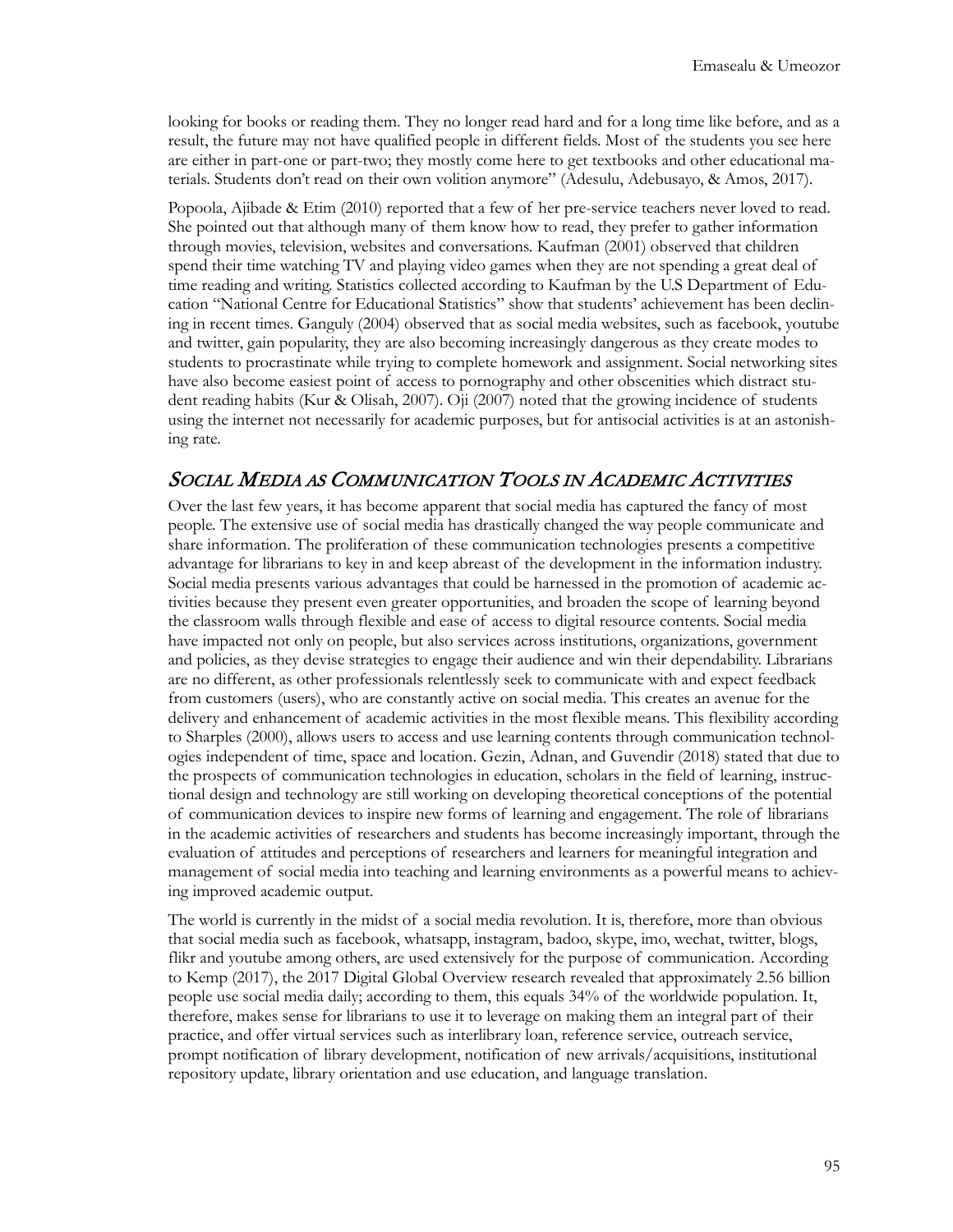### POTENTIALS FEATURES OF SOCIAL MEDIA IN ACADEMIC ENVIRONMENT

#### **Chat and private real-time messaging versus reference service**

The instant messaging capability of social media is an important feature that creates effective form of communication for everybody, geographical location notwithstanding. Instant messaging makes updates on projects and general team discussions much easier. This feature creates a virtual college of different people spread across different geographical locations and different time zones. Files can be shared and conversations can be accessed if needed. Reference service is a personalized service provided to library users with direction to information resources, advice on library collections and services. With the incident of information explosion where many users feel self-sufficient in information search and retrieval process, professional librarians remain the curator of standardized knowledge and information provision. Through social media, with instant messaging capability, they could offer those users flooded by the millions of unsorted information with the expertise on verified information from multiple sources in space. Social media account by the library could be created and made public through blogs, Google and library websites, to offer digital reference service on a stipulated round the clock hours.

#### **Online discussion forums versus professional collaboration**

The online sharing of information and knowledge feature of social media according to Baruah (2012) promotes the increase in the communication skills among people especially among the learners/students of educational institutions. Online discussion forums are still one of the preferred communication business tools used today. Discussion forum on social media brings together different stratification of persons and allows for open discussion on any topic. Often times, mass information and achievement of propaganda are boosted by participating in regular discussion forums for targeted audience. Kwanya, Stiwell, and Underwood (2015) stated that the innovation of technologies promoted the creation and sharing of information that anyone could easily receive a message, interpret, alter and re-share the message, making the world a virtual college. However, the information being shared and re-shared are usually non-professional. In abundance of such information flow, the management of information becomes paramount. Librarians could create professional forums (usually set up and monitored/moderated). This can help in knowledge dissemination to targeted audiences and send them information that they know they will be interested in. They can also help effectively in archiving organizational knowledge to be used by anyone as a reference. Chat rooms, forums and groups could be created to facilitate research discussions to posting research objectives, instruments and findings, to assist researchers link up with persons of the same research interest for mentorship and innovative collaborations. The librarian, here as an apomediator, should at all times update the group with new arrivals in their respective fields of interest. Learners can also form groups and engage in discussion over a variety of topics. Due to personal preference, researchers prefer diverse social media to use. Therefore, librarians should also coordinate as many groups on the popular social media as possible, so as to link ideas from one group to other groups, making sure little is missed. Ultimately, they will facilitate organization and sharing of knowledge. No time will be wasted answering the same questions again and again or reproduction of an already existing knowledge once the forums are integrated with library database.

### **Availability versus virtual help desk**

The constant availability and accessibility characteristics of many social networking media are an outstanding feature that ensures timely information and communication round the world. However, the proliferation of these media and other sources of information production and sharing make little or no use of feedback in communication. This accounts for the bank of used information existing in the web. Tracks of issues and challenges in communication are not recorded and are lost. Thus, a lot of time is spent in communication and information retrieval process. Feedback in communication cannot be ignored. Information users need some level of assistance and guidance in the information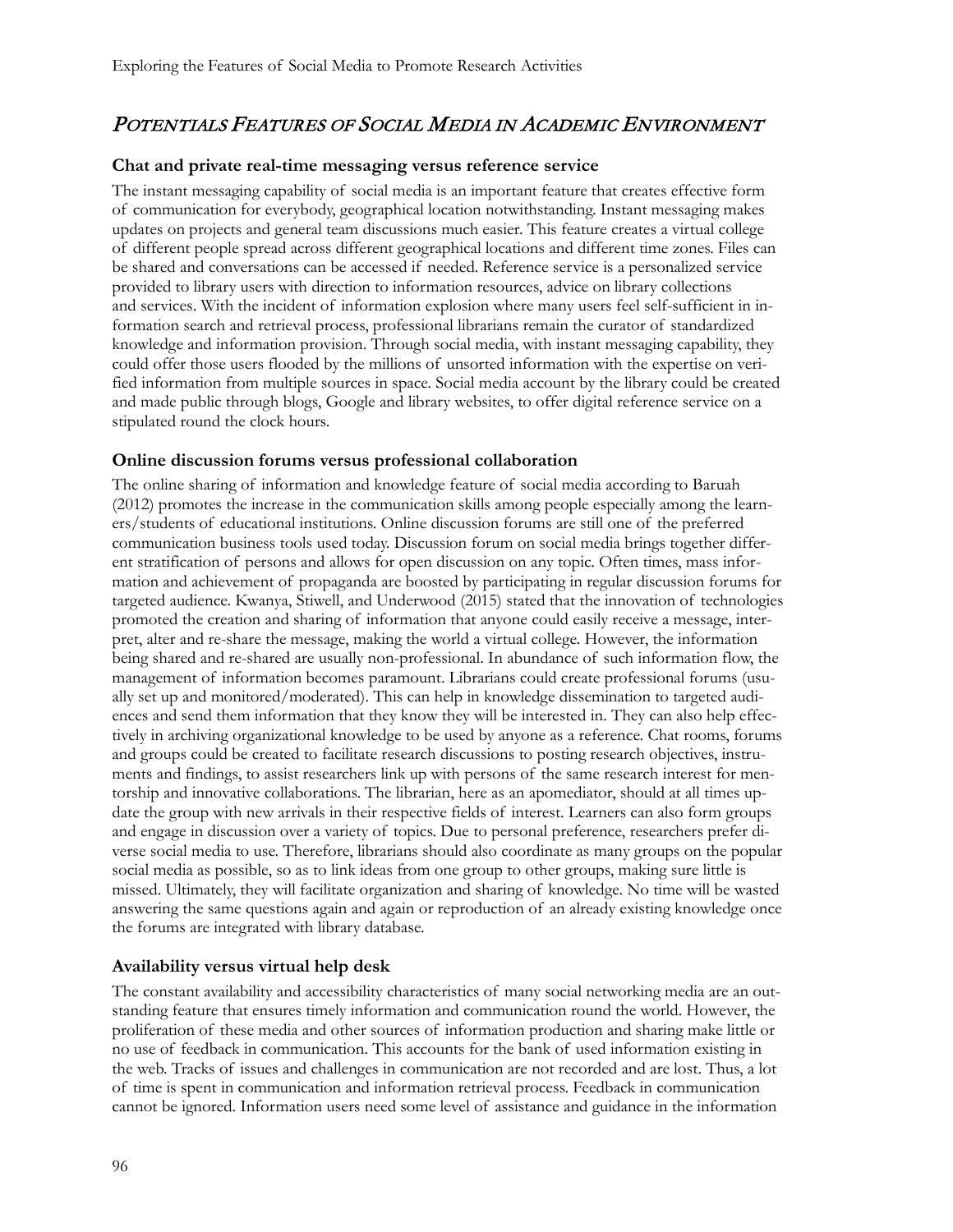retrieval and use process. In the information business, feedback is a mechanism for organizing resource content based on information needs of the users. Therefore, librarians should establish an online help desk with a case tracking system that enables patrons to submit a case or search query. This allows help to be assigned to the right users and have their issues checked and resolved in time. This case tracking system helps centralize patron support queries and keep track of any new and old issues. The librarian should prioritize the most relevant and important queries and collect valuable user feedback that can help in improving information services.

It is important to note that one information user behaviour peculiarity of the contemporary information users is short and catchy. Lengthy details are easily ignored and it can be challenging to get one's message across and ensure that it is thoroughly understood. This explains why in such platforms as twitter, users are limited to 280 characters for every single tweet. However, with such a limit, twitter is particularly great for making announcements to the public about businesses or clients such as the launch of a new product, the winning of an award, an upcoming event, introducing a new brand in a new market, or keeping the public updated during a crisis or an emergency. Instances can be linked with the United States President's use of twitter. Realizing the potentials of social media with short and sweet posts, President Trump used twitter to bypass the media and speak directly to the public and has posted around 36,800 tweets since 2009 (Buncombe, 2018). In one of his tweets on 11:41pm July 1, 2017, he twitted that "my use of social media is not Presidential – it is modern day presidential" (Sampathkumar, 2018). The librarian could exploit such, media using it not just to reach the information users but to control the information flow through this era of information explosion. At all times, response to every query and information posts should be concise.

#### **Interconnectivity versus consortium/resource sharing**

Resource sharing capability becomes the most convenient means of circulating information among millions of users and institutions. Social media of communication allows for interconnectivity with other networking media. It is possible to use one registration to activate accounts on other media. Libraries also form consortium for resource transmission of information and resource sharing. Libraries could merge together to form an online alliance to host a page for uniting users with varied information needs. Social media of communication such as LinkedIn, blogs, and google+ among others could be utilized in this regard. Librarians can use such media to highlight user's experience, disseminate content, gain prominence in information management, connect with new users, discover media opportunities, identify information opportunities and satisfy user's information need.

#### **Notification and feeds versus selective communication and information**

When the major forms of public relations media fail, social media can be used extensively to communicate with the general public regarding any situation that might have gripped the nation or any organization. One of the reasons behind such success of social media as Instagram is the ease of use. All users need to do is to click a photo and post it. The Search and Explore functions are turning the social network into an easy-to-navigate news source. Such media uses mainly picture presentation format. Pictures can speak better than text. The main motive of such media is to offer interesting accounts, photos and places to consumers. Librarians could put up captivating posters and advert to showcase their resource content and services. In addition to this, they can use visuals to create and raise awareness about issues and causes, take followers behind the scenes to make a personal connection, and promote events before, after and while they are in progress to entice, create interest and keep tongues wagging for a long time. Features such as hash tag, double-tapping and tagging people go a long way in increasing user engagement as well.

#### **Bridging communication gaps in research**

Earlier models in communication assume a one-way dimension. Researchers in developing countries are restricted or have little access to innovative research findings from developed world due to insuf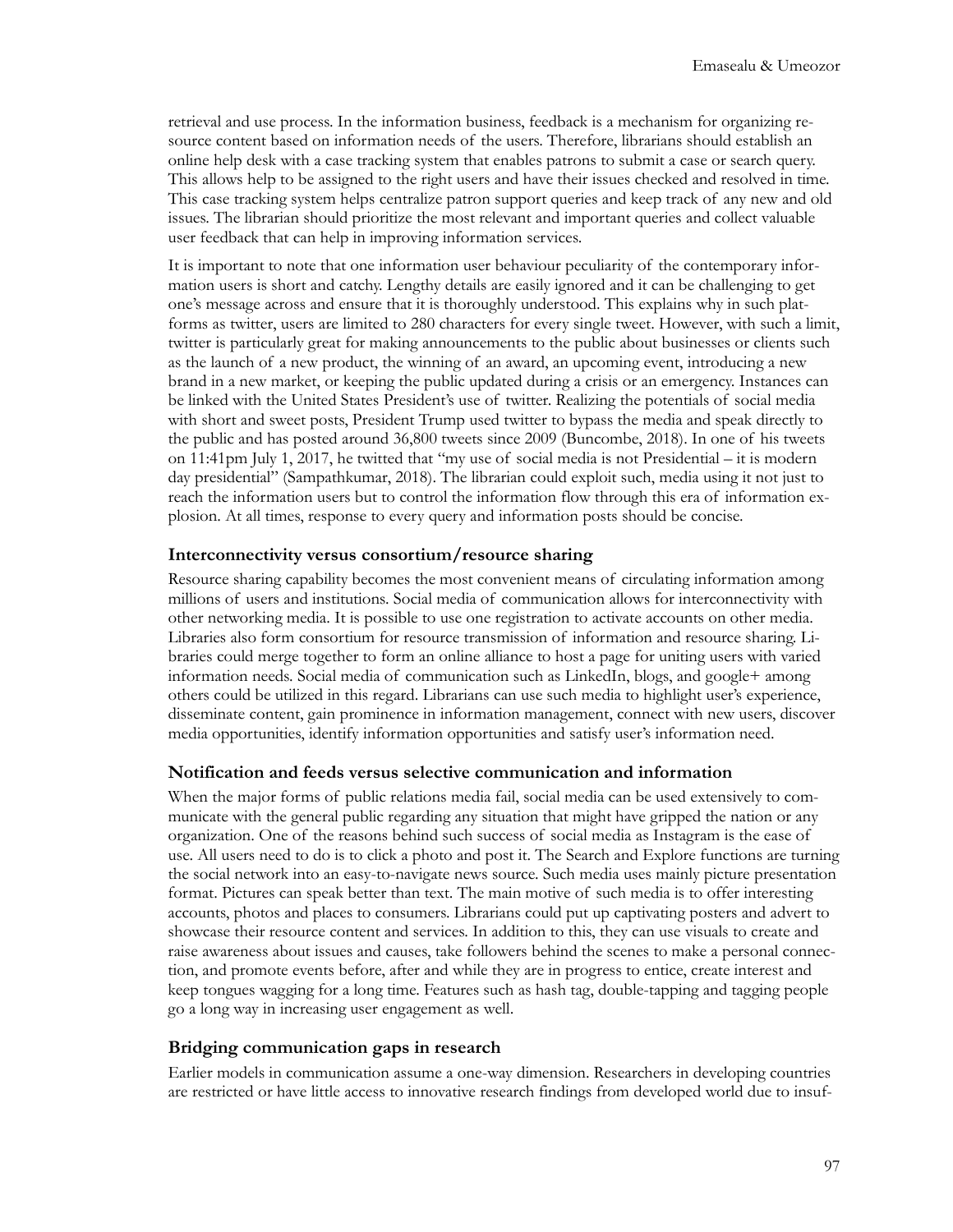ficient funding, poor or lack of internet facility. The library through interlibrary collaboration has continued to bridge the gap in research communication. However, with the reduced physical patronage to the library, librarians could continue to bridge the gap in research communication especially between developed and developing countries through social media. They should offers platforms for online users to find others who share the same interests and build virtual communities based on those shared interests. With the availability of social media technologies and services, content sharing and user interaction between researchers in developing and developed countries would become relatively easy, efficient and effective. For instance, the social networking website was created for researchers of different disciplines. The platform allows for ongoing research project for researchers across the globe to contribute their experience towards a plausible research outcome and for concluded researches for implementation of research findings across cultures.

#### **Information bank**

Local content and ideas generated within the library through research and academic activities stored in the institutional repositories serve as information bank for various topics. These resources should be made available to uses on the library social platform free of charge. Users can search for content, download and use the content available on these sites free.

### THE FIVE FINGER-TIP GUIDE FOR DIGITAL LIBRARIANS

The information business and services can benefit a great deal by using social media optimally. Social media campaigns can become a powerful tool in their arsenal. Running a social media campaign, however, is no mean task. It requires planning, which will help the librarian to devise a potent strategy. Without it, even the most experienced information professional can falter. Therefore, at all times, 21st digital librarians should consider five important questions and answer profitably. These questions are regarded as the five finger-tip guide because it is expected to be at the finger-tip of every digital librarian in embarking on the campaign to utilize social media as the modern day classroom.

- 1. Where do we acquire information for users?
- 2. How do we start and render digital information services on social media?
- 3. How do we invite and stay in touch with patrons on social media to maintain patronage?
- 4. How do we organize what we reveal on social media platform for users?
- 5. How can we influence users with information and manage information on social media?

The questions above require meticulous planning by the digital librarians. Therefore, in order to answer them thoroughly, the librarian need to:

- Plan and state the primary and secondary goals for the campaign.
- Establish an evaluation method. Figure out how to measure whether or not the goals have been achieved.
- Pick the right platform to run the campaign. When doing so, check for specific rules for running a promotion on it. Non-compliance can result in the termination of a page.
- Choose from among a variety of free and low-cost apps to strengthen the campaigns.
- Before launching the campaign, make a list of the keywords to use in the posts to avoid ambiguity as associated with social media of communication.
- Create a campaign-specific landing page to make it easy for users to reach a specific page on the library website.
- Make sure to keep reviewing the [success metrics](http://www.socialmediaexaminer.com/measure-social-media-roi/) throughout the campaign and even after its completion.
- Follow up and reach out to patrons with monthly updates, newsletters or mass emails to build a long-lasting relationship with patrons.
- Plan constructive means of responding to negative comments.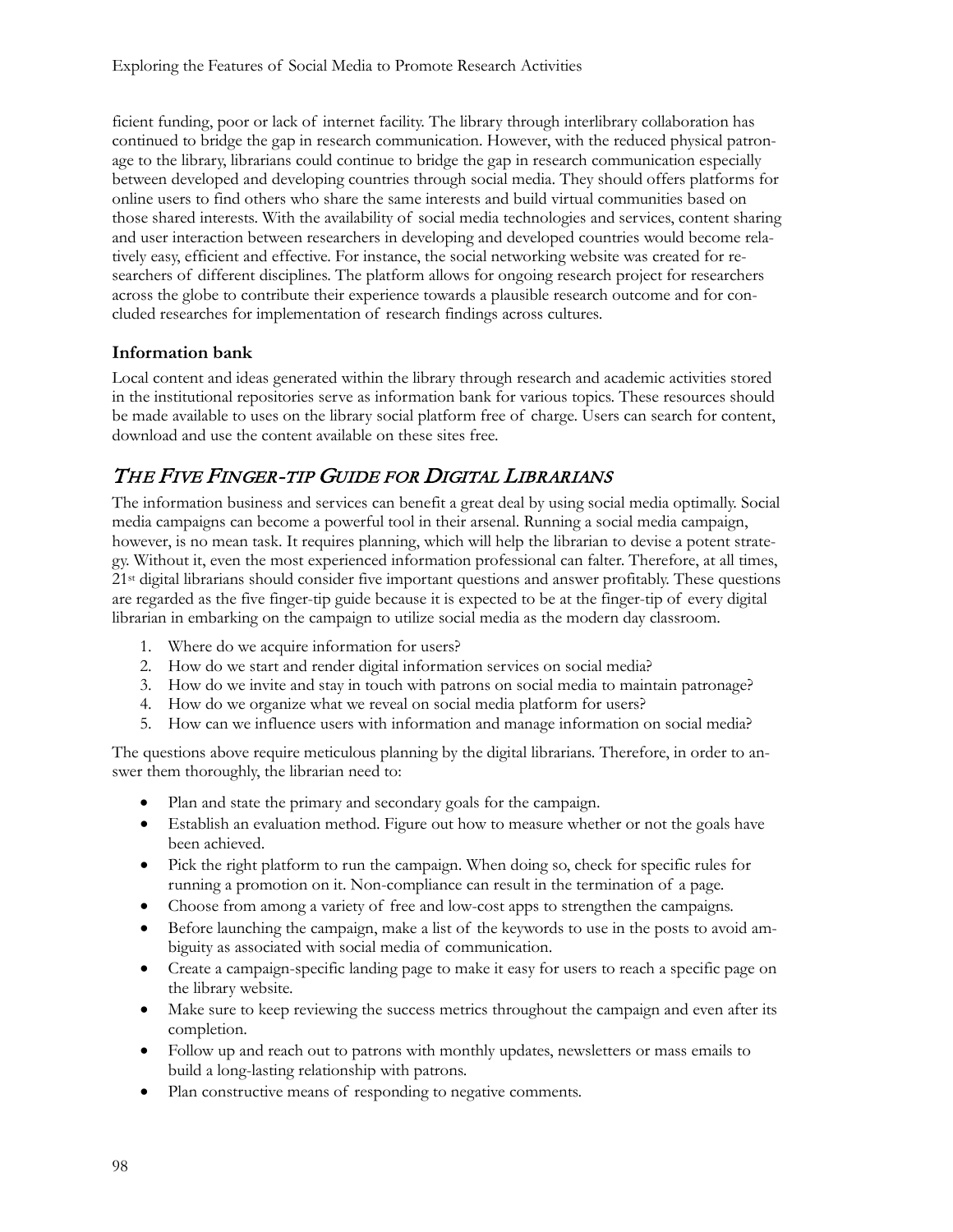## **CONCLUSION**

The ultimate aim of technological innovation is to improve societal growth and development. The exponential growth in technologies of communication offers people more ways to connect, and communicate, and share information. Social media of communication makes the share of information more efficient and easy that the world can be equated to a virtual college. However, users are using these media of communication for other purposes other than proliferation of verified knowledge aimed towards innovative growth and development. This is a cause for librarians, as precursors of information, to strategize and initiate an effective means to keep the use of academic and research activities outcome thriving. This paper established the usefulness of selected features of popular social media in promoting research activities. To achieve this, librarians constantly need to train and re-invest themselves in the information business towards promoting academic activities for sustainable development. Researchers are also encouraged to capitalize on this opportunity for effective and timely research communication aimed at bridging the research communication gap between developed and developing nations, ultimately solving societal and developmental problems. The paper also pointed out a five-finger guide for librarians towards investing themselves as social media information professionals, thereby, harnessing social media features to create a 21st century technology enabled learning arena.

### **REFERENCES**

- Adesulu, D., Adebusayo, A., & Amos, R. (2017). *Reading culture: How students waste hours on social media*. Retrieved on 27/02/2018 from [https://www.vanguardngr.com/2017/05/reading](https://www.vanguardngr.com/2017/05/reading-culture-students-waste-hours-social-media/)-culture-students-waste-hourssocial-[media/](https://www.vanguardngr.com/2017/05/reading-culture-students-waste-hours-social-media/)
- Baruah, T. D. (2012). Effectiveness of social media as a tool of communication and its potential for technology enabled connections: A micro-level study. *International Journal of Scientific and Research Publications, 2*(5), 1-10.
- Behzadan, A. H. & Kamat, V. R. (2012). Enabling discovery based learning in construction using telepresent augmented reality. *Automation in Construction, 33*, 3-10. <https://doi.org/10.1016/j.autcon.2012.09.003>
- Boyd, D., & Ellison, N. B. (2008). Social networking sites: Definition, history, and scholarship. *Journal of Computer-Mediated Communication ,13*(1), 210-230. [https://doi.org/10.1111/j.1083](https://doi.org/10.1111/j.1083-6101.2007.00393.x)-6101.2007.00393.x
- Buncombe, A. (2018, January 17). Donald Trump one year on: How the Twitter President changed social media and the country's top office. *Independent Daily.* Retrieved from [http://www.independent.co.uk/news/world/americas/us](http://www.independent.co.uk/news/world/americas/us-politics/the-twitter-preseident-how-potus-changed-social-media-and-the-presidency-a8164161.html)-politics/the-twitter-preseident-how-potuschanged-social-media-and-the-presidency-[a8164161.html](http://www.independent.co.uk/news/world/americas/us-politics/the-twitter-preseident-how-potus-changed-social-media-and-the-presidency-a8164161.html)
- Chettri , K. & Rout, S. K (2013) . Reading habits -An overview. *Journal of Humanities and Social Science* (IOSR-JHSS) 14 (6). Retrieved from [www.Iosrjournals.Org](http://www.iosrjournals.org/)
- Communication Undergraduate in Anambra State University, *Uli. Ebenezer Soola Conferences on Communication: Proceeding. P 204 -212*
- Effects of Social Media on Education (n.d.). In *Information Parlour*. Retrieved on 26/02/2018 from [http://informationparlour.com/article](http://informationparlour.com/article-education-effects-social-media-education)-education-effects-social-media-education
- Facebook. (n.d.), In *Wikipedia*. Retrieved fro[m https://en.m.wikipedia.org/wiki/facebook](https://en.m.wikipedia.org/wiki/facebook)
- Fayaz, A. L. (2011). Impact of internet on reading habits of the net generation college students. *International Journal of Digital Library Services, 1* (2), 43-48.
- Ganguly, N. (2004, July 12). Whither the reading habit? *The Hindu: Online edition of India's National Newspaper*. Retrieved from<http://www.thehindu.com/thehindu/mp/2004/07/12stories/2004071202520300.htm>
- Gezin, D. M., Adnan, M., & Guvendir, A. M. (2018). Mobile learning according to studies of computer engineering and computer education: A comparison of attitudes. *Turksih Online Journal of Distance Education, 19*(1), 4-17. <https://doi.org/10.17718/tojde.382653>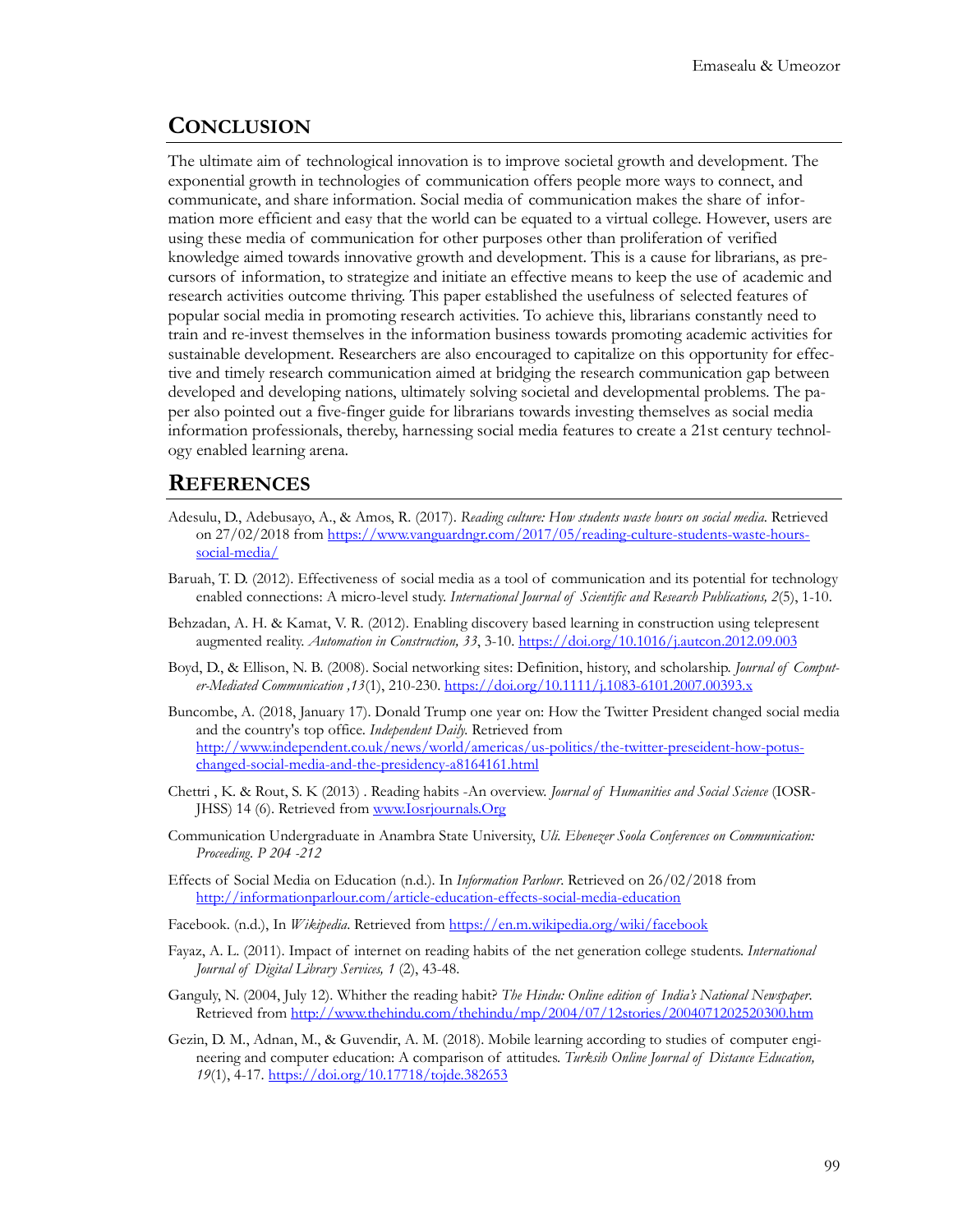- Hendricks, D. (2013). *Complete history of social media: Then and now*. Retrieved on 24/02/2018 from [https://smallbiztrends.com/2013/05/the](https://smallbiztrends.com/2013/05/the-complete-history-of-social-media-infographic.html)-complete-history-of-social-media-infographic.html
- Ikpaahinid, L. N. (2008). *Readership promotion and national development: The librarian's view.* A paper presented at the 7th Nigeria International Book Fair and National Book Fair. Lagos: The Nigerian Book Fair Trust.

Instagram. (n.d.). In *Wikipedia*. Retrieved from<https://en.m.wikipedia.org/wiki/instagram>

- Kaufman, B. (2001). *The impact of television and video entertainment on student achievement in reading and writing.* Available: [http://www.turnoffyourtv.com/readingwriting.html.](http://www.turnoffyourtv.com/readingwriting.html)
- Kemp, S. (2017, January 24). *Digital in 2017: Global overview*. Retrieved fro[m https://wearesocial.com/special](https://wearesocial.com/special-reports/digital-in-2017-global-overview)[reports/digital](https://wearesocial.com/special-reports/digital-in-2017-global-overview)-in-2017-global-overview
- Kur, J. T., & Olisa, E. C. (2009). Internet Use and Academic Achievement among Mass Communication Undergraduates at Anambra State University. *Proceedings of Uli.Ebenezer Soola Conferences on Communication*, 204 - 212.
- Kwanya, T., Stiwell, C., & Underwood, P. (2015). *Library 3.0: Intelligence libraries and apomediation*. Kidlington, UK; Chandos Publishing.
- Lake, C. (2009, March 19). What is social media? Here are 34 definitions. Retrieved from [https://econsultancy.com/blog/3527](https://econsultancy.com/blog/3527-what-is-social-media-here-are-34-definitions)-what-is-social-media-here-are-34-definitions
- Marken, G. A. (2007). Social media: The hunted can become the hunter. *Public Relations Quarterly, 52*(4), 9-11.
- Mokhtari, K., Delello, J., & Reichard, C. (2015). Connected yet distracted: Multitasking among college students. *Journal of College Reading and Learning, 45* (2), 164-180[. http://dx.doi.org/10.1080/10790195.2015.1021880.](http://dx.doi.org/10.1080/10790195.2015.1021880)
- Oji, R (2007). Reading habit among Nigerian youth. *Nigerian Library Link, 5*(1), 93-100.
- Ojielo, A. (2001). Promoting good reading habit in our children. *Abuja Journals of Library and Information Services*, *1*(10), 9-19.
- Popoola, B. I., Ajibade, Y. A., & Etim, J. S. E. (2010). Teaching effectiveness and attitude to reading of secondary school teachers in Ogun State. *Online Journal of the African Educational Research Network*, *10* 4).
- Review: Incorporating Social Media in Risk and Crisis Communication. *Journal of Contingencies and Crisis Management* 19(2): 111-122.
- Sampathkumar, M. (2018, January 17). The tweets that have defined Donald Trump's presidency. *Independent Daily.* Retrieved fro[m https://www.independent.co.uk/news/world/americas/us](https://www.independent.co.uk/news/world/americas/us-politics/donald-trump-twitter-president-first-year-a8163791.html%3famp)-politics/donald-trumptwitter-president-first-year-[a8163791.html%3famp](https://www.independent.co.uk/news/world/americas/us-politics/donald-trump-twitter-president-first-year-a8163791.html%3famp)
- Sharples, M. (2000). The design of personal mobile technologies for lifelong learning. *Computers & Education*, *34*(3), 177-193. [https://doi.org/10.1016/S0360](https://doi.org/10.1016/S0360-1315(99)00044-5)-1315(99)00044-5
- Skype. (n.d.). In *Wikipedia*. Retrieved fro[m https://en.m.wikipedia.org/wiki/skype](https://en.m.wikipedia.org/wiki/skype)
- Social media. (n.d.). In *Wikipedia*. Retrieved from [https://en.wikipedia.org/wiki/Social\\_media](https://en.wikipedia.org/wiki/Social_media)
- Statista, (2017). *Share of population in selected countries who are active WhatsApp users as of 3rd quarter 2017*, Retrieved from [https://www.statista.com/statistics/291540/mobile](https://www.statista.com/statistics/291540/mobile-internet-user-whatsapp/#0)-internet-user-whatsapp/#0
- Statista. (2018). *Number of monthly active WhatsApp users worldwide from April 2013 to December 2017 (in millions).* Retrieved from [https://www.statista.com/statistics/260819/number](https://www.statista.com/statistics/260819/number-of-monthly-active-whatsapp-users/)-of-monthly-active-whatsapp-users/
- Twitter. (n.d.), In *Wikipedia*. Retrieved from<https://en.m.wikipedia.org/wiki/twitter>
- Veil, S. R., Buehner, T., & Palenchar, M. J. (2011). A work-in-process literature review: Incorporating social media in risk and crisis communication. *Journal of Contingencies and Crisis Management, 19*(2), 111-122. [https://doi.org/10.1111/j.1468](https://doi.org/10.1111/j.1468-5973.2011.00639.x)-5973.2011.00639.x
- Veil, S. R., Buehner, Tara & Palenchar, Michael J. (2011). "A Work-In-Process Literature

WhatsApp. (n.d.). *WhatsApp Business App*. Retrieved from<https://www.whatsapp.com/business/>